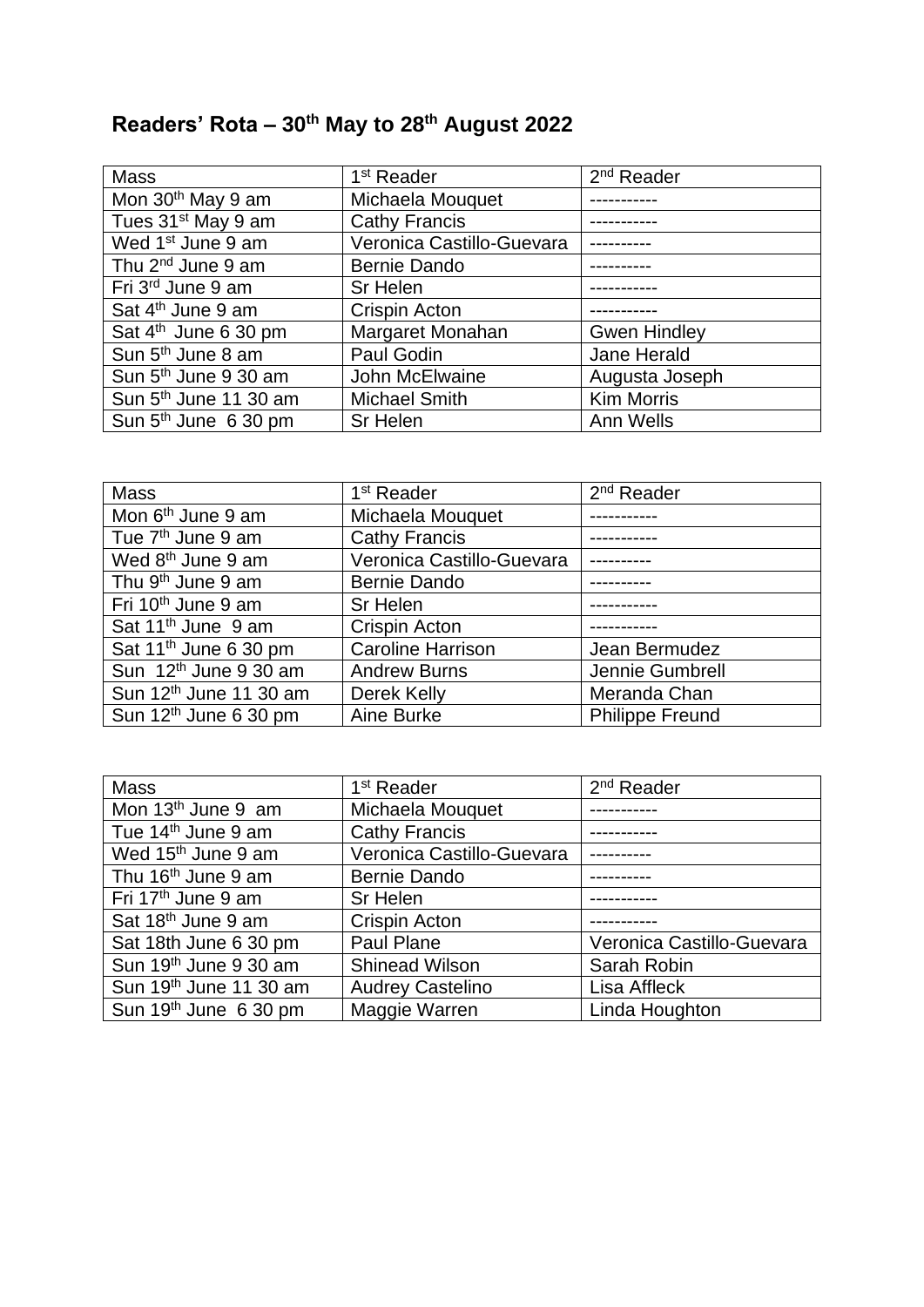| <b>Mass</b>                        | 1 <sup>st</sup> Reader    | $2nd$ Reader              |
|------------------------------------|---------------------------|---------------------------|
| Mon 20 <sup>th</sup> June 9 am     | Michaela Mouquet          |                           |
| Tue 21 <sup>st</sup> June 9 am     | <b>Cathy Francis</b>      |                           |
| Wed 22 <sup>nd</sup> June 9 am     | Veronica Castillo-Guevara |                           |
| Thu 23rd June 9 am                 | <b>Bernie Dando</b>       |                           |
| Fri 24 <sup>th</sup> June 9 am     | Sr Helen                  |                           |
| Sat 25 <sup>th</sup> June 9 am     | <b>Crispin Acton</b>      |                           |
| Sat 25 <sup>th</sup> June 6 30 pm  | <b>Pearl Sebastian</b>    | Veronica Castillo-Guevara |
| Sun 26 <sup>th</sup> June 9 30 am  | Ann Etuazim               | Jennie Gumbrell           |
| Sun 26 <sup>th</sup> June 11 30 am | Fiona Christison          | Sylma Laviniere           |
| Sun 26 <sup>th</sup> June 6 30 pm  | <b>Clare Losty</b>        | Mark Lonergan             |

| Mass                             | 1 <sup>st</sup> Reader    | 2 <sup>nd</sup> Reader |
|----------------------------------|---------------------------|------------------------|
| Mon 27 <sup>th</sup> June 9 am   | Michaela Mouquet          |                        |
| Tue 28 <sup>th</sup> June 9 am   | <b>Cathy Francis</b>      |                        |
| Wed 29 <sup>th</sup> June 9 am   | Veronica Castillo-Guevara |                        |
| Thu 30 <sup>th</sup> June 9 am   | <b>Bernie Dando</b>       | Paul Godin             |
| PETER & PAUL                     |                           |                        |
| Fri 1 <sup>st</sup> July am      | Sr Helen                  |                        |
| Sat 2 <sup>nd</sup> July 9 am    | Crispin Acton             |                        |
| Sat 2 <sup>nd</sup> July 6 30 pm | <b>Theresa Harrison</b>   | <b>Paul Plane</b>      |
| Sun 3rd July 9 30 am             | Jane Herald               | John McElwaine         |
| Sun 3rd July 11 30 am            | <b>Hilary Jeffers</b>     | Meranda Chan           |
| Sun 3rd July 6 30 pm             | Michaela Mouquet          | <b>Tracy McMillan</b>  |

| <b>Mass</b>                        | 1 <sup>st</sup> Reader    | 2 <sup>nd</sup> Reader |
|------------------------------------|---------------------------|------------------------|
| Mon 4 <sup>th</sup> July 9 am      | Michaela Mouquet          |                        |
| Tue 5 <sup>th</sup> July 9 am      | <b>Cathy Francis</b>      |                        |
| Wed 6 <sup>th</sup> July 9 am      | Veronica Castillo-Guevara |                        |
| Thu 7 <sup>th</sup> July 9 am      | Bernie Dando              |                        |
| Fri 8 <sup>th</sup> July 9 am      | Sr Helen                  |                        |
| Sat 9 <sup>th</sup> July 9 am      | <b>Crispin Acton</b>      |                        |
| Sat 9 <sup>th</sup> July 6 30 pm   | <b>Michael Reynolds</b>   | Margaret Monahan       |
| Sun 10 <sup>th</sup> July 9 30 am  | Augusta Joseph            | <b>Richard Sharman</b> |
| Sun 10 <sup>th</sup> July 11 30 am | Ann Dimoni                | Julius Nkafu           |
| Sun 10 <sup>th</sup> July 6 30 pm  | Ann Wells                 | <b>Colin Gourley</b>   |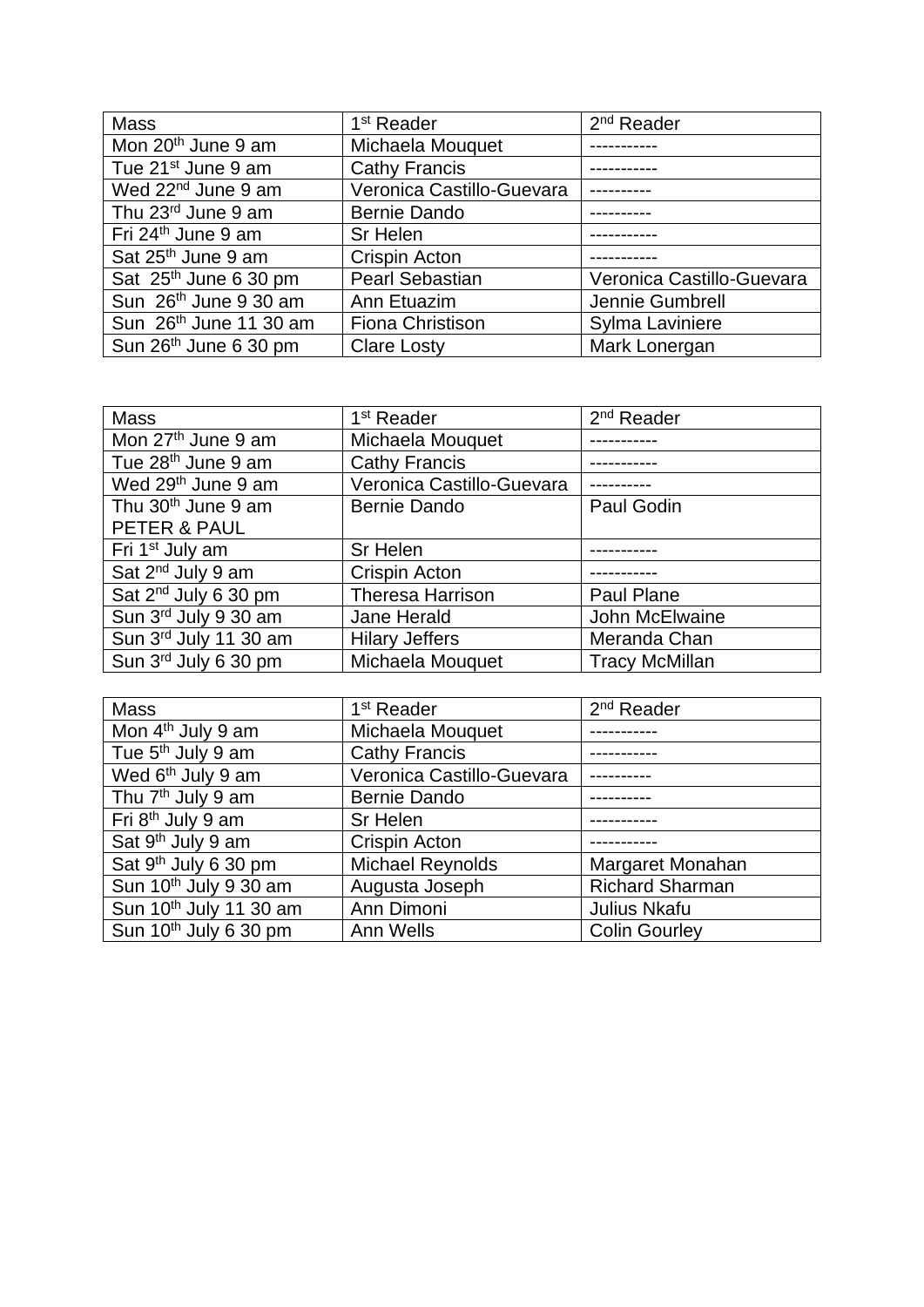| <b>Mass</b>                        | 1 <sup>st</sup> Reader    | 2 <sup>nd</sup> Reader   |
|------------------------------------|---------------------------|--------------------------|
| Mon 11 <sup>th</sup> July 9 am     | Paul Godin                |                          |
| Tue $12th$ July 9 am               | <b>Cathy Francis</b>      |                          |
| Wed 13 <sup>th</sup> July 9 am     | Veronica Castillo-Guevara |                          |
| Thu 14 <sup>th</sup> July 9 am     | <b>Bernie Dando</b>       |                          |
| Fri 15 <sup>th</sup> July 9 am     | Sr Helen                  |                          |
| Sat 16th July 9 am                 | Crispin Acton             |                          |
| Sat 16 <sup>th</sup> July 6 30 pm  | <b>Gwen Hindley</b>       | <b>Caroline Harrison</b> |
| Sun 17 <sup>th</sup> July 9 30 am  | Samantha Mauger           | <b>Andrew Burns</b>      |
| Sun 17 <sup>th</sup> July 11 30 am | <b>Judith Smith</b>       | <b>Cathy Francis</b>     |
| Sun 17 <sup>th</sup> July 6 30 pm  | <b>Flora Pereira</b>      | <b>Philippe Freund</b>   |

| Mass                               | 1 <sup>st</sup> Reader    | 2 <sup>nd</sup> Reader  |
|------------------------------------|---------------------------|-------------------------|
| Mon 18 <sup>th</sup> July 9 am     | Michaela Mouquet          |                         |
| Tue 19 <sup>th</sup> July 9 am     | <b>Cathy Francis</b>      |                         |
| Wed 20 <sup>th</sup> July 9 am     | Veronica Castillo-Guevara |                         |
| Thu 21 <sup>st</sup> July 9 am     | <b>Bernie Dando</b>       |                         |
| Fri 22 <sup>nd</sup> July 9 am     | Sr Helen                  |                         |
| Sat 23rd July 9 am                 | <b>Crispin Acton</b>      |                         |
| Sat 23rd July 6 30 pm              | <b>Pearl Sebastian</b>    | <b>Theresa Harrison</b> |
| Sun 24 <sup>th</sup> July 9 30 am  | Sr Imelda                 | <b>Ann Cummins</b>      |
| Sun 24 <sup>th</sup> July 11 30 am | Sylma Laviniere           | Paul Godin              |
| Sun 24th July 6 30 pm              | Mark Lonergan             | <b>Flora Pereira</b>    |

| <b>Mass</b>                        | 1 <sup>st</sup> Reader    | $2nd$ Reader          |
|------------------------------------|---------------------------|-----------------------|
| Mon 25 <sup>th</sup> July 9 am     | Michaela Mouquet          |                       |
| Tue 26 <sup>th</sup> July 9 am     | <b>Cathy Francis</b>      |                       |
| Wed 27 <sup>th</sup> July 9 am     | Veronica Castillo-Guevara |                       |
| Thu 28 <sup>th</sup> July 9 am     | Bernie Dando              |                       |
| Fri 29 <sup>th</sup> July 9 am     | Sr Helen                  |                       |
| Sat 30 <sup>th</sup> July 9 am     | Paul Godin                |                       |
| Sat 30 <sup>th</sup> July 6 30 pm  | <b>Theresa Harrison</b>   | Jean Bermudez         |
| Sun 31 <sup>st</sup> July 9 30 am  | Sarah Robin               | Ann Etuazim           |
| Sun 31 <sup>st</sup> July 11 30 am | <b>Hilary Jeffers</b>     | Julius Nkafu          |
| Sun 31 <sup>st</sup> July 6 30 pm  | Michaela Mouquet          | <b>Tracy McMillan</b> |

| <b>Mass</b>                      | 1 <sup>st</sup> Reader    | $2nd$ Reader           |
|----------------------------------|---------------------------|------------------------|
|                                  |                           |                        |
| Mon 1 <sup>st</sup> Aug 9 am     | Michaela Mouquet          |                        |
| Tue 2 <sup>nd</sup> Aug 9 am     | <b>Cathy Francis</b>      |                        |
| Wed 3rd Aug 9 am                 | Veronica Castillo-Guevara |                        |
| Thu 4 <sup>th</sup> Aug 9 am     | <b>Bernie Dando</b>       |                        |
| Fri 5 <sup>th</sup> Aug 9 am     | Sr Helen                  |                        |
| Sat 6 <sup>th</sup> Aug 9 am     | Paul Godin                |                        |
| Sat 6 <sup>th</sup> Aug 6 30 pm  | <b>Michael Reynolds</b>   | <b>Paul Plane</b>      |
| Sun 7 <sup>th</sup> Aug 9 30 am  | Samantha Mauger           | <b>Richard Sharman</b> |
| Sun 7 <sup>th</sup> Aug 11 30 am | <b>Judith Smith</b>       | <b>Michael Smith</b>   |
| Sun 7 <sup>th</sup> Aug 6 30 pm  | <b>Colin Gourley</b>      | <b>Sr Helen</b>        |